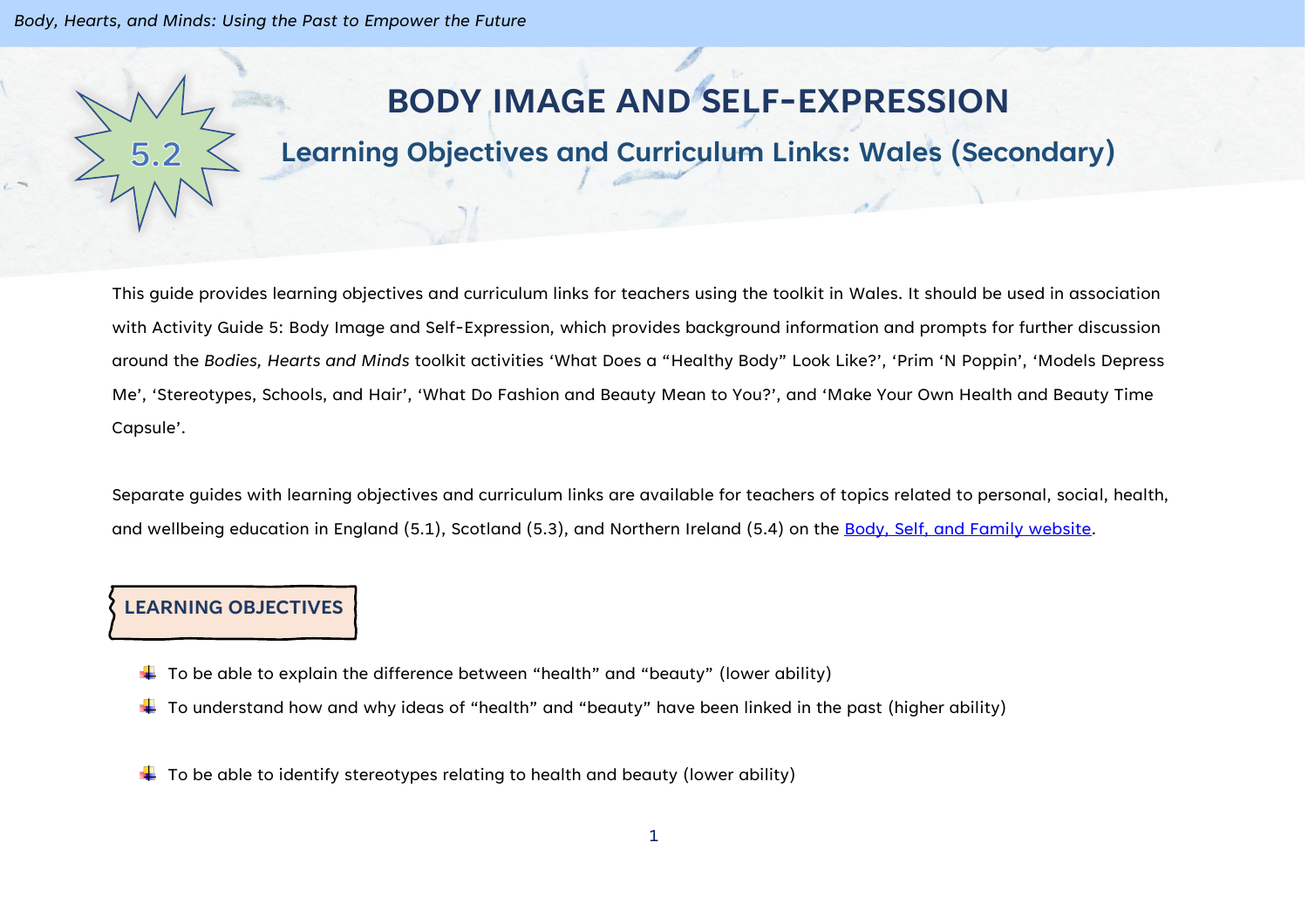- $\downarrow$  To assess the influence of stereotypes relating to health and beauty on people (higher ability)
- $\ddotplus$  To understand that style choices often reflect people's self-perception and identity (lower ability)
- $\ddotplus$  To assess how and why style choices can improve emotional and psychological wellbeing (higher ability)

**HOW DOES THIS ACTIVITY LINK TO THE CURRICULUM?**

## **Health and well-being (Wales)**

| Developing physical health and well-being has lifelong benefits                                                                                                                                                                                    |                                                                                                                                                                                              |  |
|----------------------------------------------------------------------------------------------------------------------------------------------------------------------------------------------------------------------------------------------------|----------------------------------------------------------------------------------------------------------------------------------------------------------------------------------------------|--|
| <b>Progression step 4</b>                                                                                                                                                                                                                          | <b>Progression step 5</b>                                                                                                                                                                    |  |
| I can analyse the connection between physical and emotional<br>changes. I can modify my behaviour to support my physical and<br>emotional health, and can work collaboratively to plan and<br>refine strengths and areas for improvements.         | can evaluate the connection between physical and emotional<br>changes, independently selecting from a range of strategies to<br>improve my physical and emotional health and that of others. |  |
| I can explain the behaviours, conditions and situations that<br>affect my physical health and well-being and, through my<br>actions, I can respond to and/or manage these in order to<br>actively reduce the risk of harm to myself and to others. | can apply my knowledge of the behaviours, conditions and<br>situations that affect my physical health and well-being, to keep<br>myself and others safe.                                     |  |